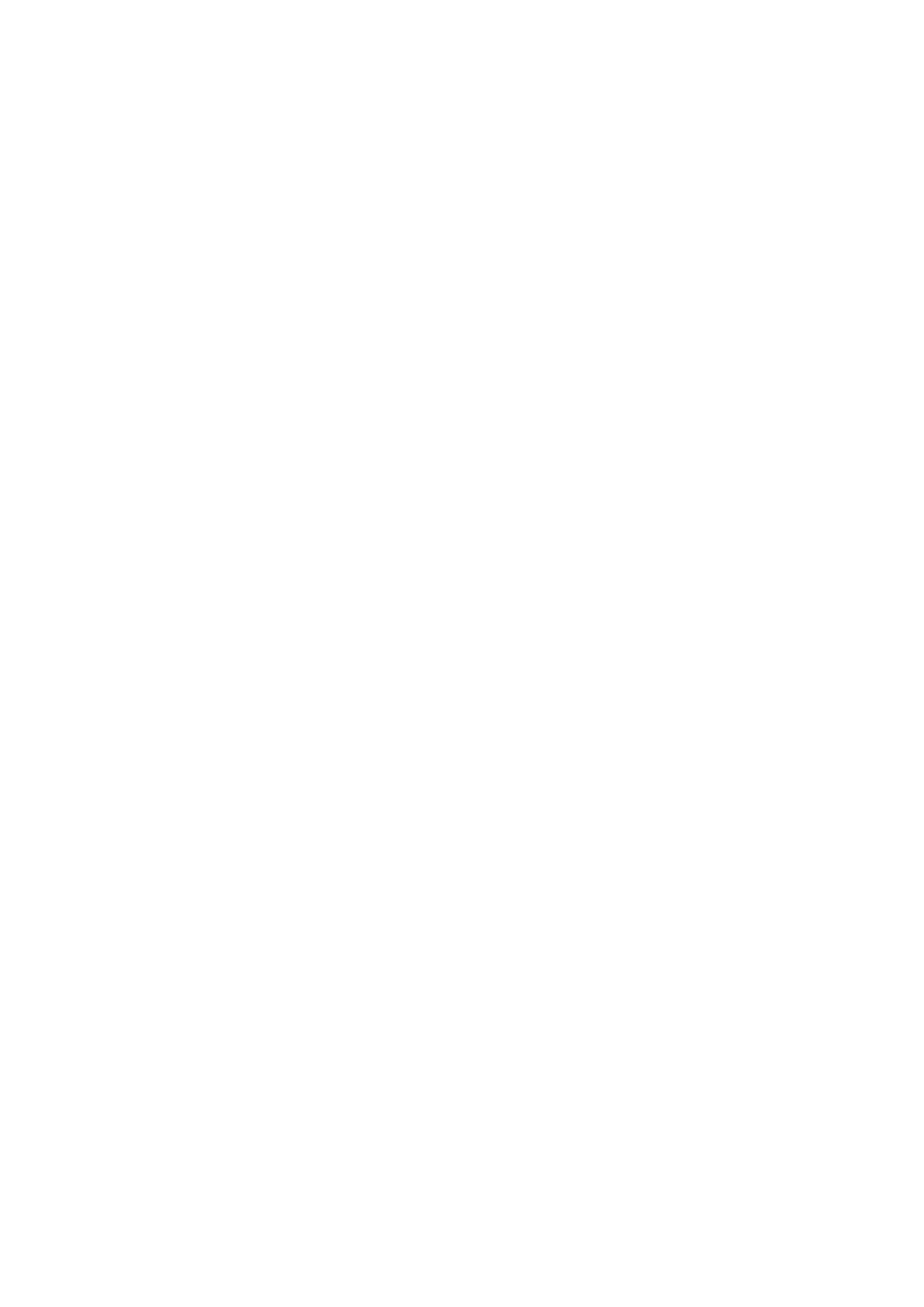

# **CHIEF EXECUTIVE'S REPORT**

### **1 INTRODUCTION**

1.1 This report provides a summary of items of note arising during the period to 13 January 2021 and information on my activity during this period.

# 2 **NATIONAL**

#### **Covid-19 pandemic**

- 2.1 The country entered a third national lockdown due to rising rates of Coronavirus on Thursday 05 January 2021. There is no official end date to the lockdown but it is expected to last for at least six weeks.
- 2.2 Rates of the virus have been rising across Somerset, and as a result, we have seen increased demand on health and care services in all our settings across the county.
- 2.3 Health and care services across the county are working closely together to respond to the increasing demand and ensure that services remain safe.

### **3 LOCAL**

#### **Operational Pressures Escalation Level (OPEL)**

- 3.1 OPEL shows the amount of pressure being experienced by hospital, community and emergency health services. OPEL Level 1 is the lowest level of pressure on the system. OPEL Level 4 is the highest.
- 3.2 As at Wednesday 13 January 2021, the escalation level for the whole of Somerset was OPEL Level 3, described as:

The local health and social care system is experiencing major pressures compromising patient flow and continues to increase. Actions taken in Level 2 have not succeeded in returning the system to Level 1. Further urgent actions are now required across the system by all A&E Delivery Board partners, and increased external support may be required. Regional teams in NHS E and NHS I will be aware of rising system pressure, providing additional support as deemed appropriate and agreed locally. National team will also be informed by DCO/Sub-regional teams through internal reporting mechanisms.

#### **Covid-19 vaccination programme**

3.3 On 09 December 2020 we started rolling out the biggest vaccination programme in the nation's history in Somerset.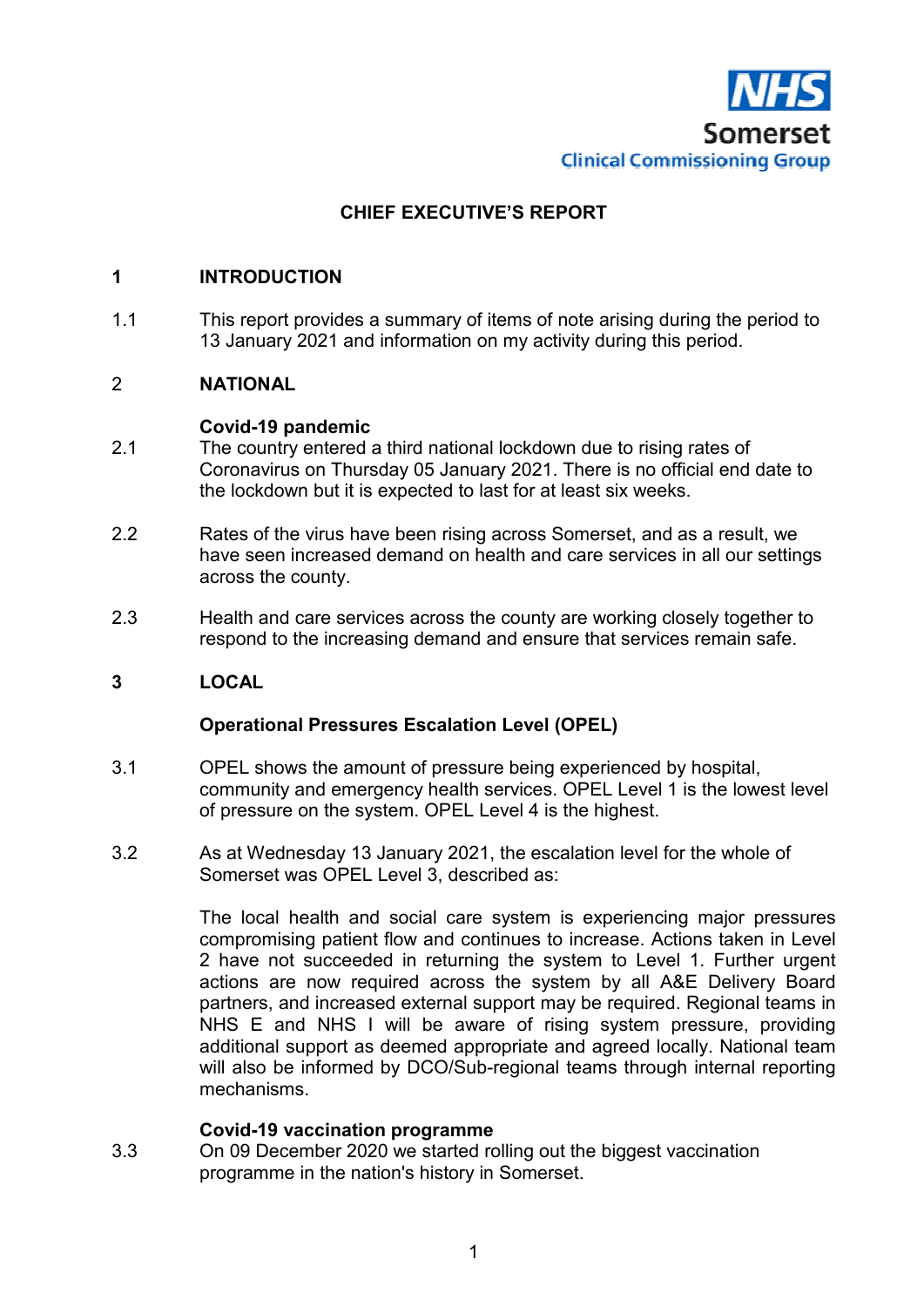- 3.4 Our Covid-19 vaccinations started at Yeovil District Hospital NHS Foundation Trust which was one of the first 50 hospital hubs in the country. Jean Cook, aged 84, was one of the first people in Somerset to receive the Covid-19 vaccine.
- 3.5 From 15 December 2020 our GP-led community vaccination sites launched. With a fortnight nine of our thirteen primary care networks had completed the first round of their vaccination programme. All thirteen primary care networks are now vaccinating people in line with the prioritisation of the Joint Committee on Vaccines and Immunisations.
- 3.6 On 18 January 2021 our first large scale vaccination site opened at Taunton Racecourse.
- 3.7 Colleagues from across NHS services in Somerset, colleagues from Somerset County Council and our four district councils as well as partners and volunteers from Spark Somerset and hundreds of local organisations and many more individuals have been and continue to work extremely hard to roll out the vaccination programme as quickly and as safely as possible. We are deeply grateful for their dedication, commitment, good humour, kindness and flexibility.

# **Open letter to the people of Somerset**

- 3.8 On 22 December 2020 we issued our second open letter to the people of Somerset from ourselves, Somerset County Council, Somerset NHS Foundation Trust, Yeovil District Hospital NHS Foundation Trust and Somerset Primary Care Board.
- 3.9 The letter focused on how people could support us to keep everyone as safe as possible alongside reassurance on how to safely access services and also shared the latest information on our response to the pandemic.

### **Director of Commissioning**

3.10 I am delighted to welcome Neil Hales to NHS Somerset CCG as interim Director of Commissioning for a period of around six months whilst we go out to advert for a permanent replacement. The Director of Commissioning role replaces the previous role of Chief Operating Officer on the Governing Body, incorporating most of the responsibilities of the previous COO role but preparing the CCG Director team for the enhanced role of strategic commissioning expected of Integrated Care Systems.

### **Representing the CCG**

- 3.11 I have represented the CCG at a variety of internal and external events, including the following meetings:-
	- South West Regional Chief Executives Meeting
	- CCG/LMC Liaison Meeting
	- South West System Leads Meeting
	- ICS Shadow Board Meeting